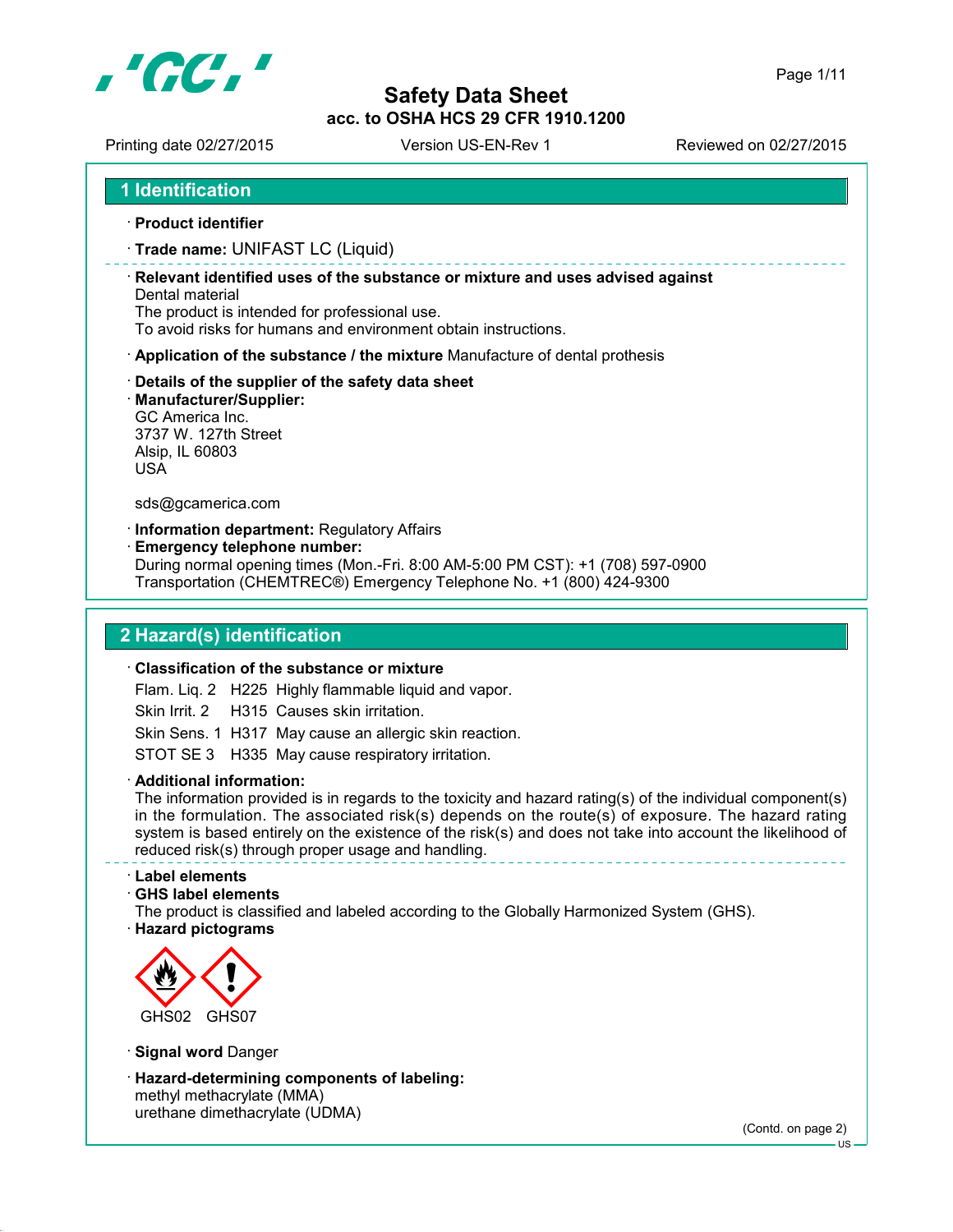Printing date 02/27/2015 Version US-EN-Rev 1 Reviewed on 02/27/2015

# **Trade name:** UNIFAST LC (Liquid)

|                                                                                                     | (Contd. of page 1) |
|-----------------------------------------------------------------------------------------------------|--------------------|
| synergist**                                                                                         |                    |
| · Hazard statements                                                                                 |                    |
| Highly flammable liquid and vapor.<br>Causes skin irritation.                                       |                    |
| May cause an allergic skin reaction.                                                                |                    |
| May cause respiratory irritation.                                                                   |                    |
| <b>Precautionary statements</b>                                                                     |                    |
| Keep away from heat/sparks/open flames/hot surfaces. - No smoking.                                  |                    |
| Wear protective gloves / eye protection / face protection.                                          |                    |
| Contaminated work clothing must not be allowed out of the workplace.                                |                    |
| If on skin (or hair): Take off immediately all contaminated clothing. Rinse skin with water/shower. |                    |
| Store locked up.                                                                                    |                    |
| Dispose of contents/container in accordance with local/regional/national/international regulations. |                    |
| · Additional information:                                                                           |                    |
| 17 % of the mixture consists of component(s) of unknown toxicity.                                   |                    |
| <b>Classification system:</b>                                                                       |                    |
| NFPA ratings (scale 0 - 4)                                                                          |                    |
| Health $= 2$                                                                                        |                    |
| Fire $=$ 3                                                                                          |                    |
| Reactivity = $2$                                                                                    |                    |
|                                                                                                     |                    |
| HMIS-ratings (scale 0 - 4)                                                                          |                    |
| <b>HEALTH</b><br>$\boxed{2}$<br>Health = $2$                                                        |                    |
| $\overline{3}$<br>Fire $=$ 3<br><b>FIRE</b>                                                         |                    |
| Reactivity = $2$<br><b>REACTIVITY</b> 2                                                             |                    |
| <b>Other hazards</b>                                                                                |                    |
| · Results of PBT and vPvB assessment                                                                |                    |
| $\cdot$ PBT: Not applicable.                                                                        |                    |

**vPvB:** Not applicable.

# **3 Composition/information on ingredients**

- **Chemical characterization: Mixtures**
- **Description:** Mixture of the substances listed below with nonhazardous additions.

| · Dangerous components: |                                           |              |  |
|-------------------------|-------------------------------------------|--------------|--|
|                         | 80-62-6 methyl methacrylate (MMA)         | $150 - 70\%$ |  |
|                         | 72869-86-4 urethane dimethacrylate (UDMA) | 20-25%       |  |

**Additional information:**

If a substance is marked with \*\*, then substance is a trade secret. This is allowed under OSHA's Hazard Communication Standard (HCS) as a trade secret and under GHS as Confidential Business Information (CBI).

# **4 First-aid measures**

#### **Description of first aid measures**

#### **General information:**

Immediately remove any clothing soiled by the product.

If symptoms persist consult doctor.

(Contd. on page 3)

US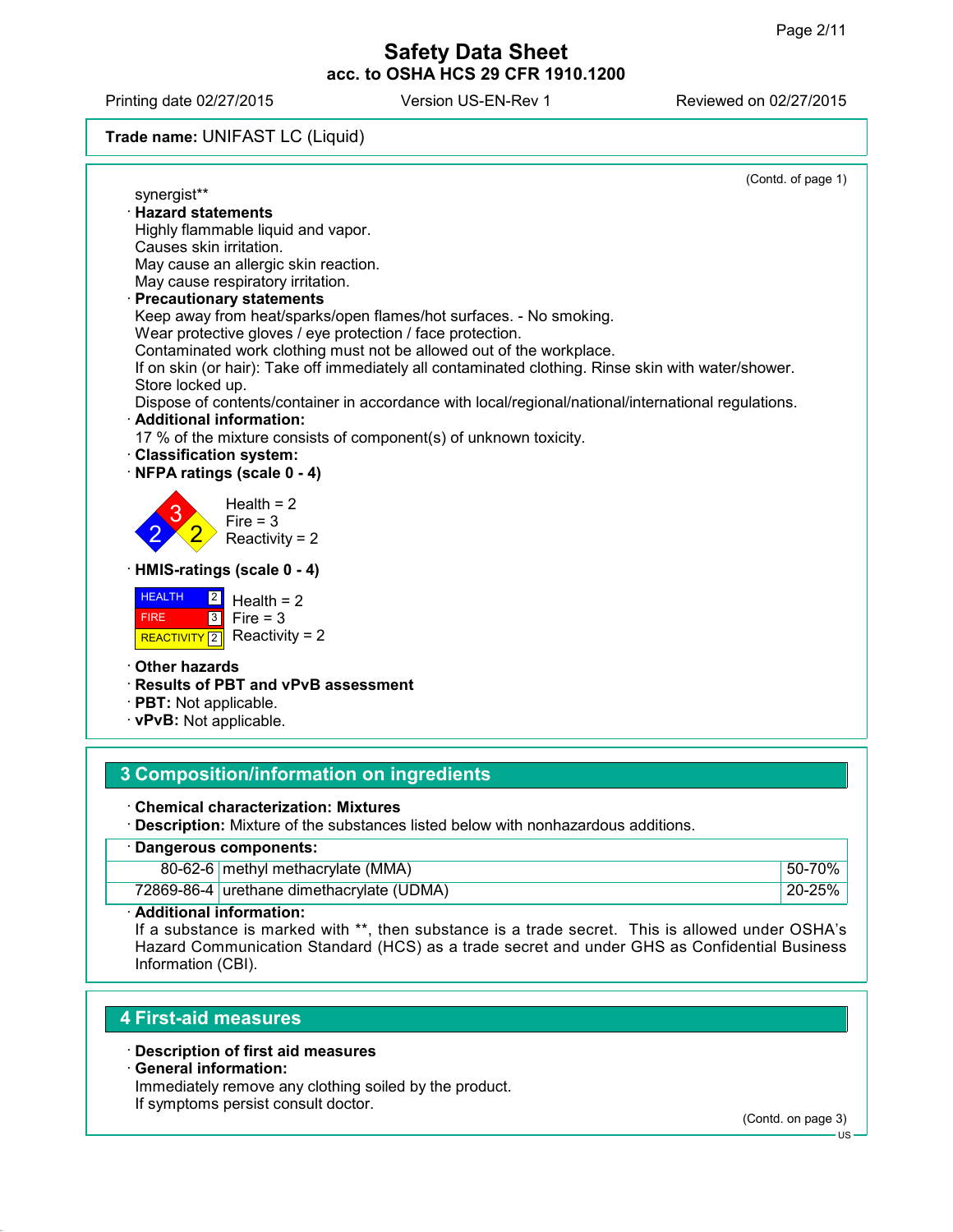Printing date 02/27/2015 Version US-EN-Rev 1 Reviewed on 02/27/2015

# **Trade name:** UNIFAST LC (Liquid)

|                                                                                                                                    | (Contd. of page 2) |
|------------------------------------------------------------------------------------------------------------------------------------|--------------------|
| · After inhalation:                                                                                                                |                    |
| Supply fresh air; consult doctor in case of complaints.                                                                            |                    |
| In case of unconsciousness place patient stably in side position for transportation.                                               |                    |
| · After skin contact:                                                                                                              |                    |
| Immediately wash with water and soap and rinse thoroughly.                                                                         |                    |
| Seek medical treatment.                                                                                                            |                    |
| After eye contact:                                                                                                                 |                    |
| Rinse opened eye for several minutes under running water.                                                                          |                    |
| If symptoms persist consult doctor.                                                                                                |                    |
| · After swallowing:                                                                                                                |                    |
| Rinse out mouth and then drink plenty of water.                                                                                    |                    |
| If symptoms persist consult doctor.<br>· Information for doctor:                                                                   |                    |
|                                                                                                                                    |                    |
| $\cdot$ Most important symptoms and effects, both acute and delayed Allergic reactions                                             |                    |
| Indication of any immediate medical attention and special treatment needed<br>No further relevant information available.           |                    |
|                                                                                                                                    |                    |
|                                                                                                                                    |                    |
| <b>5 Fire-fighting measures</b>                                                                                                    |                    |
|                                                                                                                                    |                    |
| $\cdot$ Extinguishing media                                                                                                        |                    |
| Suitable extinguishing agents: CO2, sand, extinguishing powder. Do not use water.                                                  |                    |
| · For safety reasons unsuitable extinguishing agents: Water                                                                        |                    |
| · Special hazards arising from the substance or mixture                                                                            |                    |
| In case of fire, the following can be released:                                                                                    |                    |
| Nitrogen oxides (NOx)                                                                                                              |                    |
| Carbon monoxide (CO)<br>Carbon monoxide and carbon dioxide                                                                         |                    |
| Carbon dioxide                                                                                                                     |                    |
| · Advice for firefighters                                                                                                          |                    |
| Protective equipment: Wear self-contained respiratory protective device.                                                           |                    |
| · Additional information                                                                                                           |                    |
| Dispose of fire debris and contaminated fire fighting water in accordance with official regulations.                               |                    |
|                                                                                                                                    |                    |
|                                                                                                                                    |                    |
| <b>6 Accidental release measures</b>                                                                                               |                    |
|                                                                                                                                    |                    |
| · Personal precautions, protective equipment and emergency procedures                                                              |                    |
| Remove persons from danger area.                                                                                                   |                    |
| Keep away from ignition sources                                                                                                    |                    |
| Avoid contact with the eyes and skin.                                                                                              |                    |
| Wear protective clothing.                                                                                                          |                    |
| <b>Environmental precautions:</b>                                                                                                  |                    |
| Do not allow product to reach sewage system or any water course.                                                                   |                    |
| Inform respective authorities in case of seepage into water course or sewage system.<br>Do not allow to penetrate the ground/soil. |                    |
| In case of seepage into the ground inform responsible authorities.                                                                 |                    |
| · Methods and material for containment and cleaning up:                                                                            |                    |
| Ensure adequate ventilation.                                                                                                       |                    |
| Absorb liquid components with liquid-binding material.                                                                             |                    |
| Dispose of the collected material according to regulations.                                                                        |                    |
| · Reference to other sections                                                                                                      |                    |
| See Section 7 for information on safe handling.                                                                                    |                    |

(Contd. on page 4)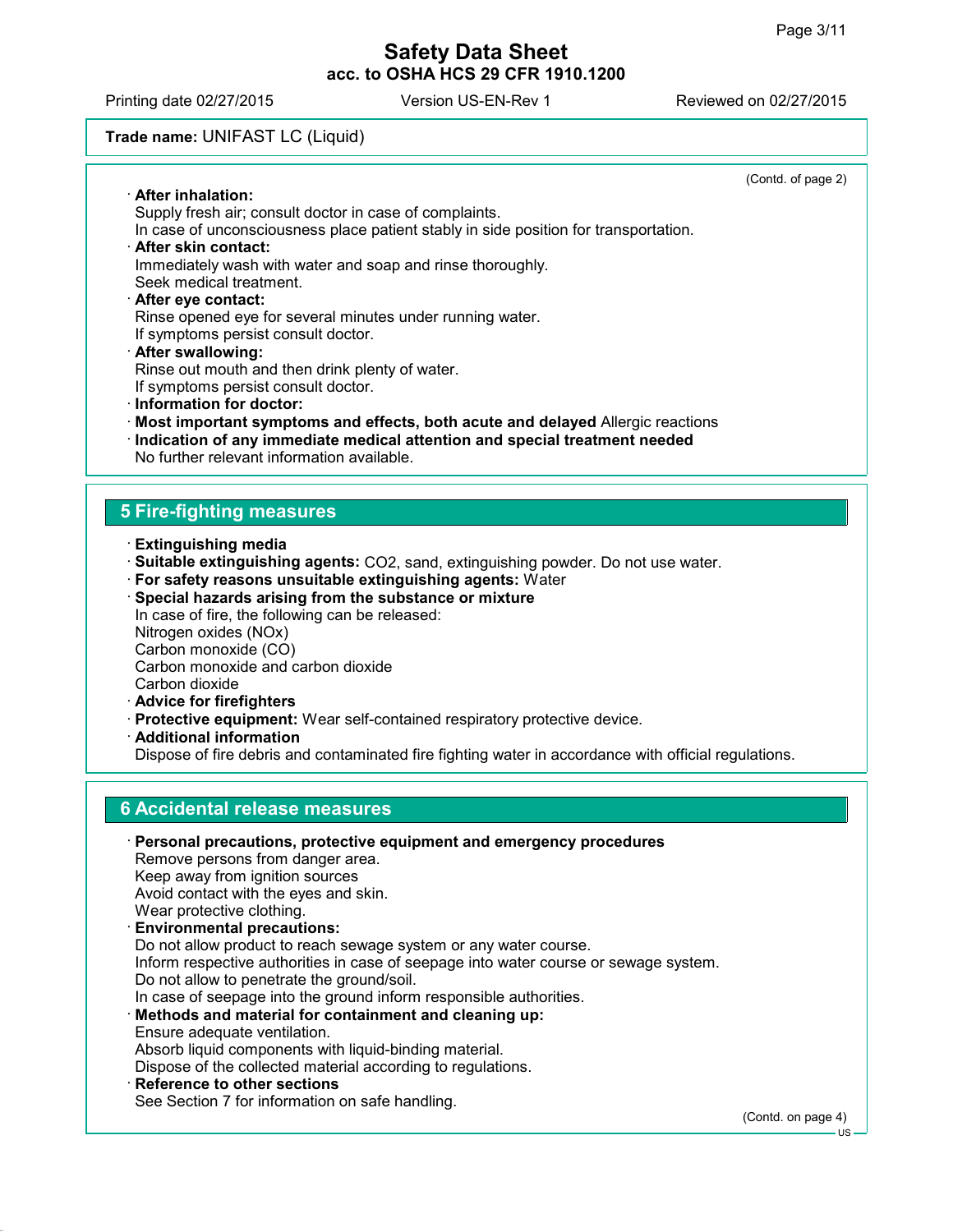(Contd. of page 3)

# **Safety Data Sheet acc. to OSHA HCS 29 CFR 1910.1200**

Printing date 02/27/2015 Version US-EN-Rev 1 Reviewed on 02/27/2015

**Trade name:** UNIFAST LC (Liquid)

See Section 8 for information on personal protection equipment. See Section 13 for disposal information.

# **7 Handling and storage**

#### **Handling:**

# **Precautions for safe handling** Observe instructions for use.

Ensure good ventilation/exhaustion at the workplace. Prevent formation of aerosols.

Avoid contact with the eyes and skin.

### **Information about protection against explosions and fires:**

Keep ignition sources away - Do not smoke. Protect against electrostatic charges.

Do not spray on a naked flame or any incandescent material.

#### **Storage:**

 **Requirements to be met by storerooms and receptacles:** Store in a cool location.

Store only in unopened original receptacles.

- **Information about storage in one common storage facility:** Store away from foodstuffs.
- **Further information about storage conditions:** Observe instructions for use / storage. Keep receptacle tightly sealed. Store in cool, dry conditions in well sealed receptacles. Protect from heat and direct sunlight. Store in a cool place.

# **Specific end use(s)** No further relevant information available.

### **8 Exposure controls/personal protection**

**Additional information about design of technical systems:** No further data; see item 7.

**Control parameters**

**Components with limit values that require monitoring at the workplace:**

#### **80-62-6 methyl methacrylate (MMA)**

PEL Long-term value: 410 mg/m<sup>3</sup>, 100 ppm

REL Long-term value: 410 mg/m<sup>3</sup>, 100 ppm

TLV Short-term value:  $410 \text{ mg/m}^3$ , 100 ppm Long-term value:  $205 \text{ mg/m}^3$ , 50 ppm (SEN) NIC-DSEN

**Additional information:** The lists that were valid during the creation were used as basis.

**Exposure controls**

- **Personal protective equipment:**
- **General protective and hygienic measures:**

The usual precautionary measures for handling chemicals should be followed.

Avoid contact with the eyes and skin.

Wash hands before breaks and at the end of work.

Keep away from foodstuffs, beverages and feed.

Immediately remove all soiled and contaminated clothing.

(Contd. on page 5)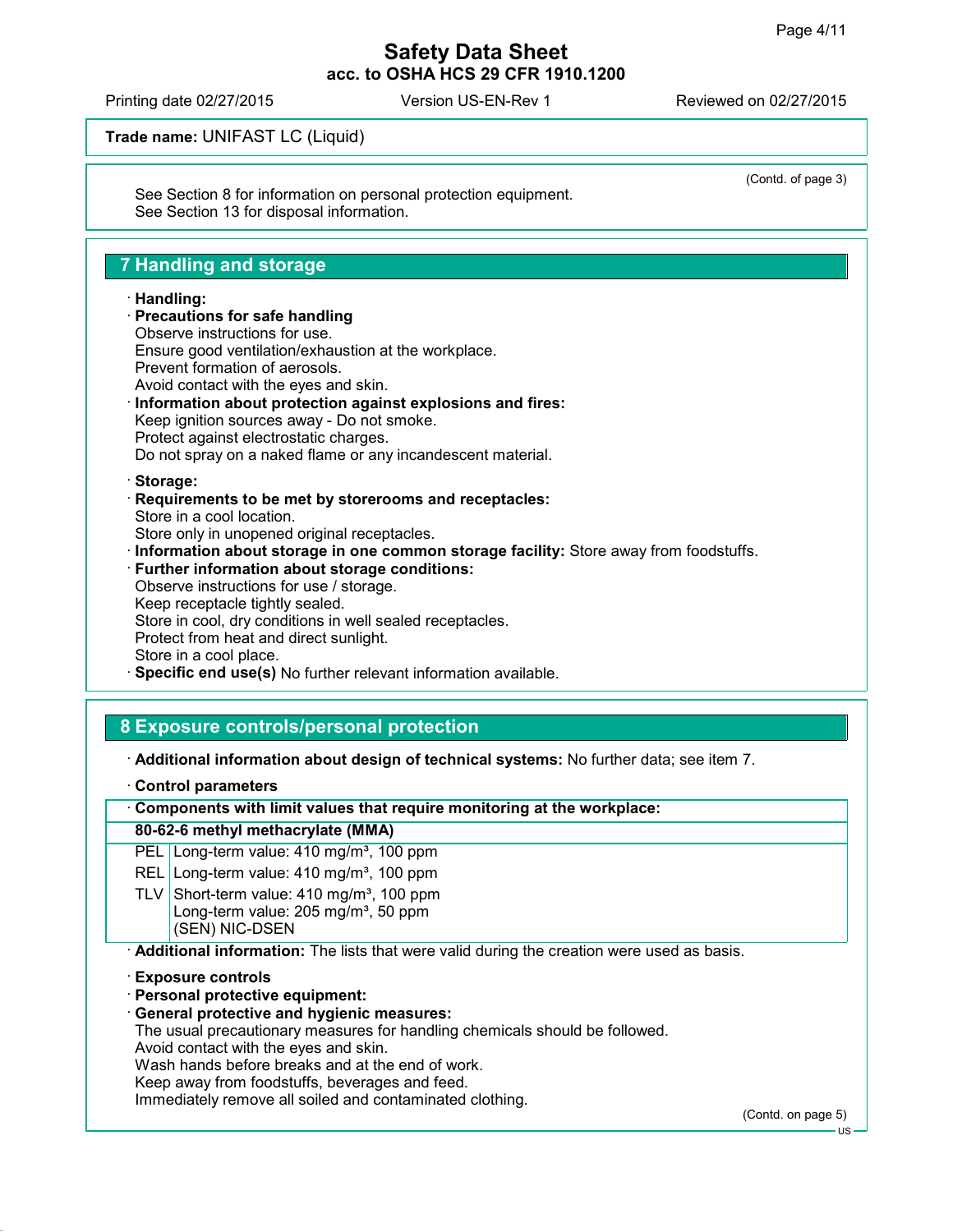(Contd. of page 4)

### **Safety Data Sheet acc. to OSHA HCS 29 CFR 1910.1200**

Printing date 02/27/2015 Version US-EN-Rev 1 Reviewed on 02/27/2015

### **Trade name:** UNIFAST LC (Liquid)

- **Breathing equipment:** Suitable respiratory protective device recommended.
- **Protection of hands:** Protective gloves
- **Material of gloves**

The selection of the suitable gloves does not only depend on the material, but also on further marks of quality and varies from manufacturer to manufacturer. As the product is a preparation of several substances, the resistance of the glove material can not be calculated in advance and has therefore to be checked prior to the application.

**Penetration time of glove material**

The exact break through time has to be found out by the manufacturer of the protective gloves and has to be observed.

**Eye protection:** Safety glasses

| Information on basic physical and chemical properties |                                                                                                                                   |
|-------------------------------------------------------|-----------------------------------------------------------------------------------------------------------------------------------|
| <b>General Information</b><br>· Appearance:           |                                                                                                                                   |
| Form:                                                 | Liquid                                                                                                                            |
| Color:                                                | Clear                                                                                                                             |
| Odor:                                                 | Characteristic                                                                                                                    |
| <b>Odor threshold:</b>                                | Not determined.                                                                                                                   |
| pH-value:                                             | Not determined.                                                                                                                   |
| Change in condition                                   |                                                                                                                                   |
| <b>Melting point/Melting range:</b>                   | Undetermined.                                                                                                                     |
| <b>Boiling point/Boiling range:</b>                   | 100 °C (212 °F)                                                                                                                   |
| · Flash point:                                        | 10 °C (50 °F)                                                                                                                     |
| Flammability (solid, gaseous):                        | Not applicable.                                                                                                                   |
| Ignition temperature:                                 | Undetermined.                                                                                                                     |
| <b>Decomposition temperature:</b>                     | Not determined.                                                                                                                   |
| · Auto igniting:                                      | Product is not selfigniting.                                                                                                      |
| Danger of explosion:                                  | Heating may cause an explosion.<br>Product is not explosive. However, formation of explosive air/<br>vapor mixtures are possible. |
| <b>Explosion limits:</b>                              |                                                                                                                                   |
| Lower:                                                | 2.1 Vol %                                                                                                                         |
| Upper:                                                | 12.5 Vol %                                                                                                                        |
| · Vapor pressure:                                     | Not determined.                                                                                                                   |
| Density at 20 °C (68 °F):                             | $0.9$ g/cm <sup>3</sup> (7.511 lbs/gal)                                                                                           |
| <b>Relative density</b>                               | Not determined.                                                                                                                   |
| · Vapour density                                      | Not determined.                                                                                                                   |
| <b>Evaporation rate</b>                               | Not determined.                                                                                                                   |
| · Solubility in / Miscibility with<br>Water:          | Insoluble.                                                                                                                        |

US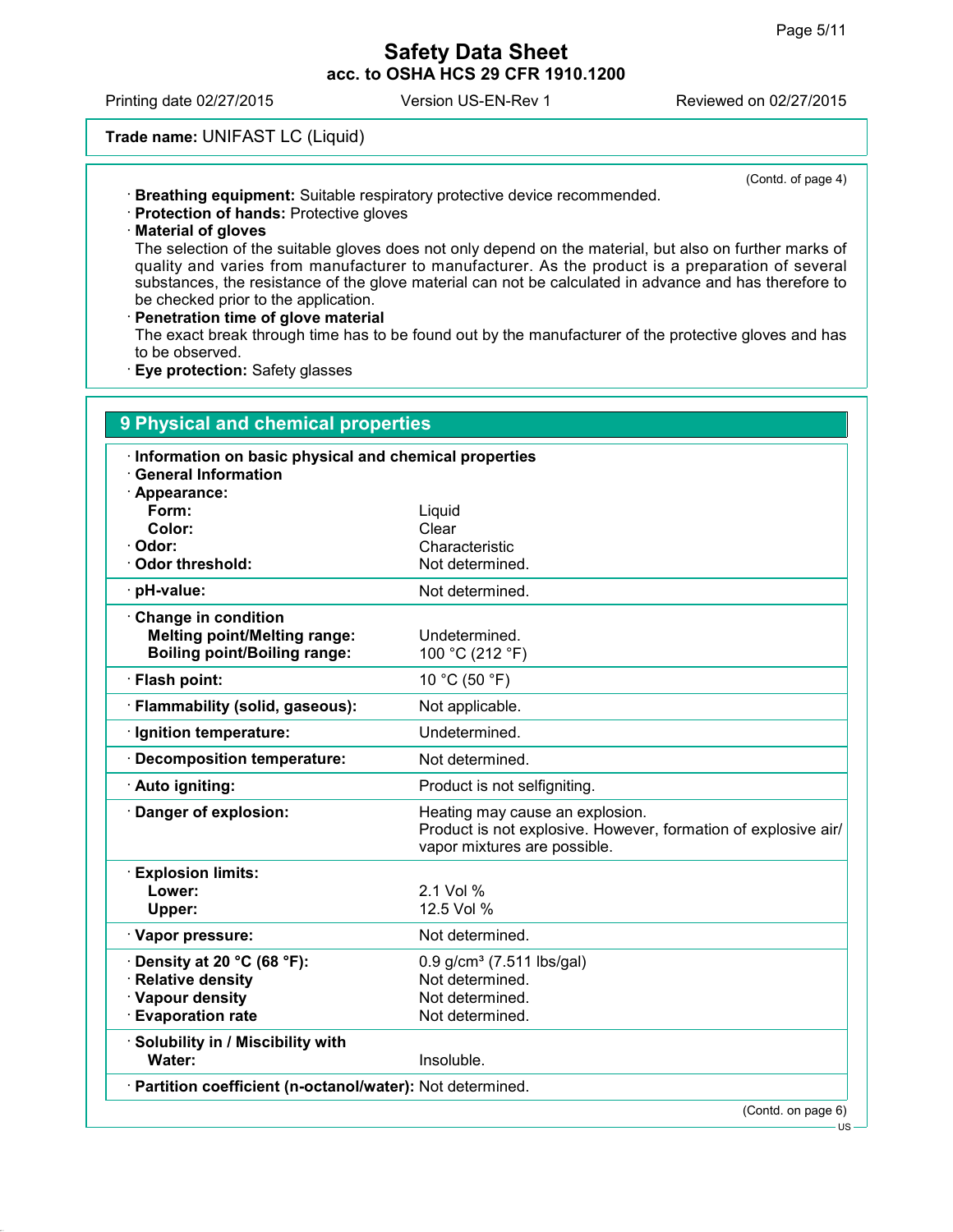Printing date 02/27/2015 Version US-EN-Rev 1 Reviewed on 02/27/2015

# **Trade name:** UNIFAST LC (Liquid)

|                          | (Contd. of page 5)                         |
|--------------------------|--------------------------------------------|
| · Viscosity:             |                                            |
| Dynamic:                 | Not determined.                            |
| Kinematic:               | Not determined.                            |
| ⋅ Solvent content:       |                                            |
| <b>Organic solvents:</b> | $0.0 \%$                                   |
| Other information        | No further relevant information available. |

# **10 Stability and reactivity**

**Reactivity** Danger of polymerization.

- **Chemical stability** Stable at ambient temperature.
- **Thermal decomposition / conditions to be avoided:**
- No decomposition if used according to specifications.

 **Possibility of hazardous reactions** Spontaneous polymerization can be caused in unstabilized product e.g. by ambient heat. Danger of receptacles bursting because of high vapor pressure if heated. Exothermic polymerization. Reacts with reducing agents. Reacts with alkali (lyes). Reacts with acids. Reacts with oxidizing agents. **Conditions to avoid** Keep away from heat/sparks/open flames/hot surfaces. - No smoking. **Incompatible materials:** Reacts with oxidizing agents. Reacts with reducing agents. Reacts with peroxides and other radical forming substances. Reacts with amines. Reacts with heavy metals. Reacts with acids.

Reacts with alkali (lyes).

**Hazardous decomposition products:** No dangerous decomposition products known.

# **11 Toxicological information**

- **Information on toxicological effects**
- **Acute toxicity:**
- **LD/LC50 values that are relevant for classification:** No further relevant information available.
- **Primary irritant effect:**
- **on the skin:** Irritant to skin and mucous membranes.
- **on the eye:** No irritating effect.
- **Sensitization:** Sensitization possible through skin contact.
- **Experience with humans:**

May cause damage to kidneys.

- May cause damage to liver.
- **Additional toxicological information:**

The product shows the following dangers according to internally approved calculation methods for preparations:

**Irritant** 

(Contd. on page 7)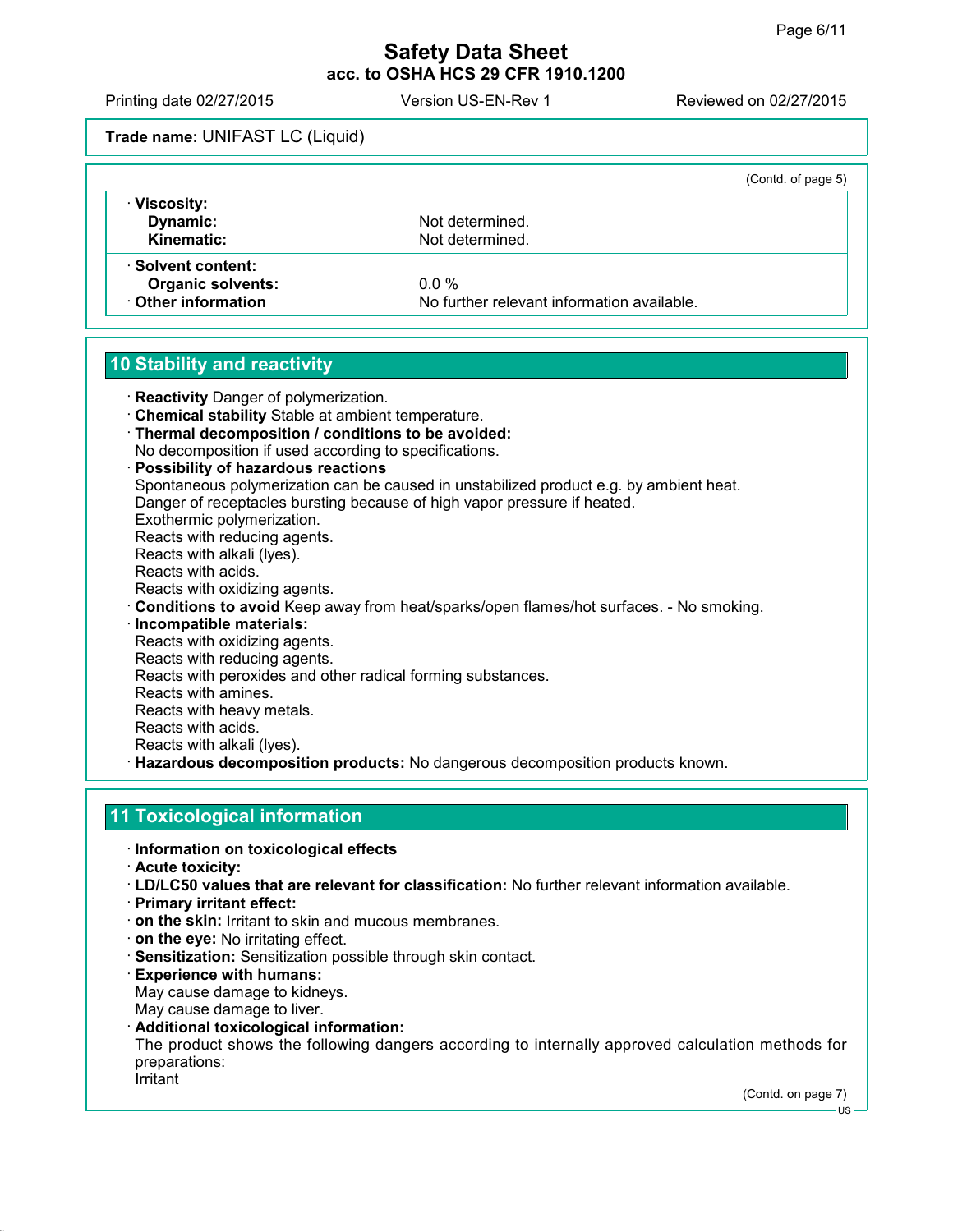Printing date 02/27/2015 Version US-EN-Rev 1 Reviewed on 02/27/2015

#### **Trade name:** UNIFAST LC (Liquid)

(Contd. of page 6) **Carcinogenic categories IARC (International Agency for Research on Cancer)** methyl methacrylate (MMA) 33 butylated hydroxytoluene (BHT) 3

# **NTP (National Toxicology Program)**

None of the ingredients is listed.

#### **OSHA-Ca (Occupational Safety & Health Administration)**

None of the ingredients is listed.

#### **Carcinogenic categories' legend:**

IARC Group 1: The agent is carcinogenic to humans.

IARC Group 2A: The agent is probably carcinogenic to humans.

IARC Group 2B: The agent is possibly carcinogenic to humans.

IARC Group 3: The agent is not classifiable as to its carcinogenicity to humans.

IARC Group 4: The agent is probably not carcinogenic to humans.

NTP K: Known to be human carcinogen.

NTP R: Reasonably anticipated to be human carcinogen.

# **12 Ecological information**

**Toxicity**

- **Aquatic toxicity:** No further relevant information available.
- **Persistence and degradability** No further relevant information available.
- **Behavior in environmental systems:**
- **Bioaccumulative potential** No further relevant information available.
- **Mobility in soil** No further relevant information available.
- **Additional ecological information:**

**General notes:**

Water hazard class 3 (Self-assessment): extremely hazardous for water Do not allow product to reach ground water, water course or sewage system, even in small quantities. Danger to drinking water if even extremely small quantities leak into the ground.

- **Results of PBT and vPvB assessment**
- **PBT:** Not applicable.
- **vPvB:** Not applicable.
- **Other adverse effects** No further relevant information available.

### **13 Disposal considerations**

- **Waste treatment methods**
- **Recommendation:**

Must not be disposed of together with household garbage. Do not allow product to reach sewage system.

- **Uncleaned packagings:**
- **Recommendation:** Disposal must be made according to official regulations.

(Contd. on page 8)

US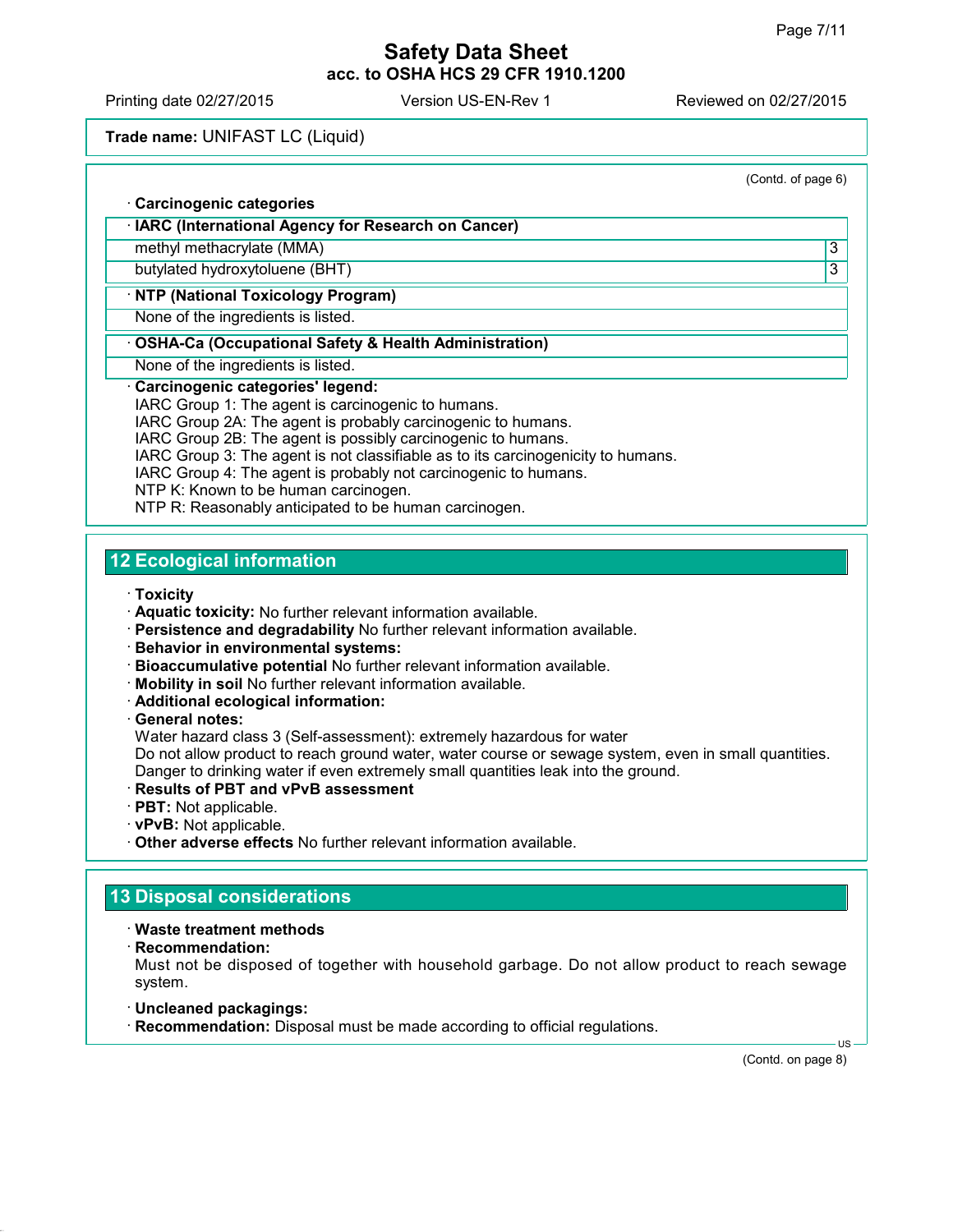Printing date 02/27/2015 Version US-EN-Rev 1 Reviewed on 02/27/2015

**Trade name:** UNIFAST LC (Liquid)

| <b>14 Transport information</b>                                            |                                                                                                                                                                  |
|----------------------------------------------------------------------------|------------------------------------------------------------------------------------------------------------------------------------------------------------------|
| · UN-Number<br>· DOT, ADR, IMDG, IATA                                      | <b>UN1247</b>                                                                                                                                                    |
| · UN proper shipping name<br>$\cdot$ DOT<br>$\cdot$ ADR<br>· IMDG, IATA    | Methyl methacrylate monomer, stabilized solution<br>1247 Methyl methacrylate monomer, stabilized solution<br>METHYL METHACRYLATE MONOMER, STABILIZED<br>solution |
| · Transport hazard class(es)                                               |                                                                                                                                                                  |
| $\cdot$ DOT                                                                |                                                                                                                                                                  |
|                                                                            |                                                                                                                                                                  |
| · Class                                                                    | 3 Flammable liquids                                                                                                                                              |
| · Label<br>$\cdot$ ADR                                                     | 3                                                                                                                                                                |
|                                                                            |                                                                                                                                                                  |
| · Class                                                                    | 3 (F1) Flammable liquids<br>3                                                                                                                                    |
| · Label                                                                    |                                                                                                                                                                  |
| · IMDG, IATA                                                               |                                                                                                                                                                  |
| · Class                                                                    | 3 Flammable liquids                                                                                                                                              |
| · Label                                                                    | 3                                                                                                                                                                |
| · Packing group<br>· DOT, ADR, IMDG, IATA                                  | $\mathbf{I}$                                                                                                                                                     |
| <b>Environmental hazards:</b><br><b>Marine pollutant:</b>                  | No                                                                                                                                                               |
| · Special precautions for user<br>· Danger code (Kemler):<br>· EMS Number: | Warning: Flammable liquids<br>339<br>$F-E$ , S-D                                                                                                                 |
| Transport in bulk according to Annex II of<br>MARPOL73/78 and the IBC Code | Not applicable.                                                                                                                                                  |
|                                                                            | (Contd. on page 9)                                                                                                                                               |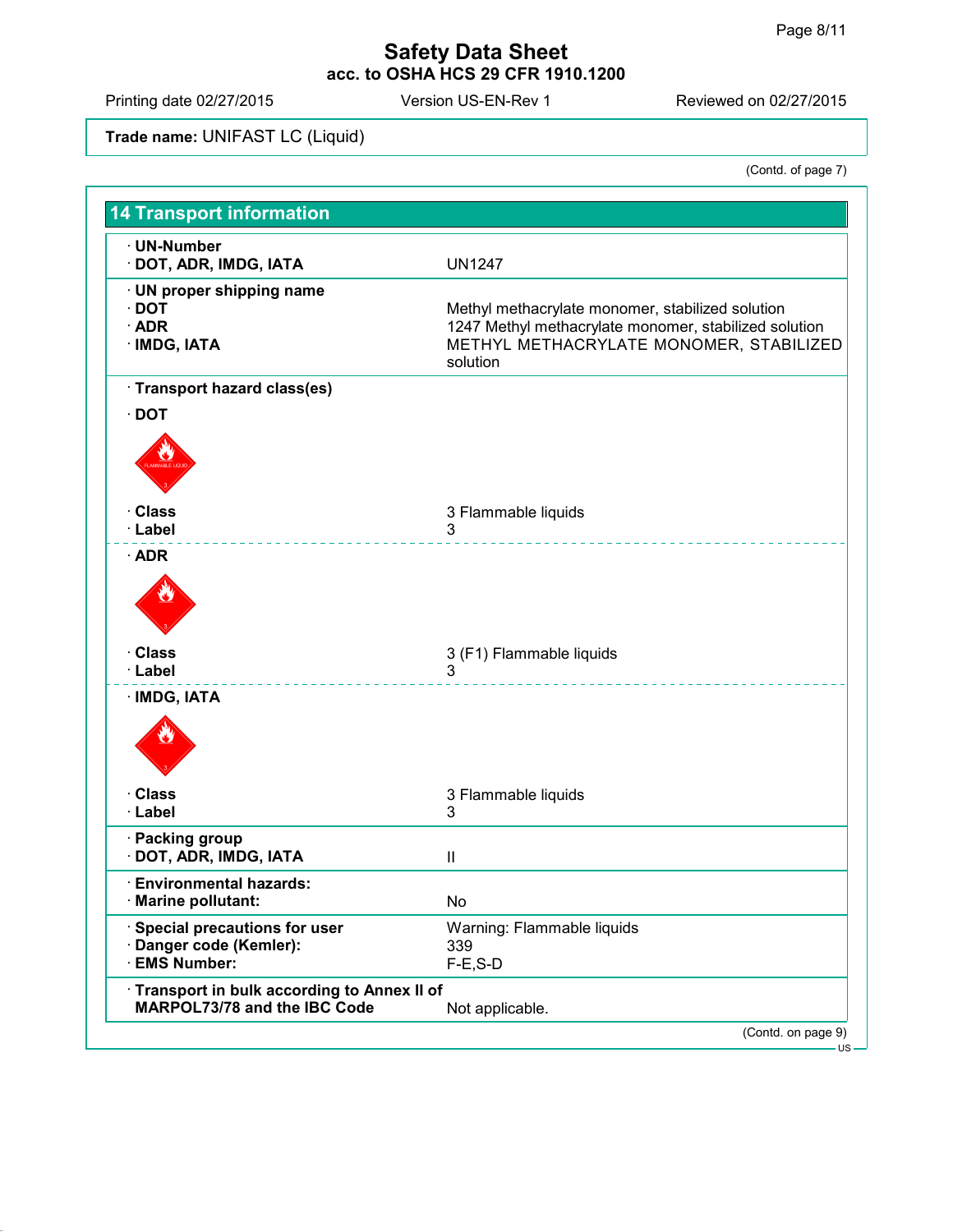Printing date 02/27/2015 Version US-EN-Rev 1 Reviewed on 02/27/2015

**Trade name:** UNIFAST LC (Liquid)

|                                     | (Contd. of page 8)                                                 |
|-------------------------------------|--------------------------------------------------------------------|
| · Transport/Additional information: |                                                                    |
| $\cdot$ ADR                         |                                                                    |
| <b>Excepted quantities (EQ)</b>     | Code: E2                                                           |
|                                     | Maximum net quantity per inner packaging: 30 ml                    |
|                                     | Maximum net quantity per outer packaging: 500 ml                   |
| $\cdot$ IMDG                        |                                                                    |
| Limited quantities (LQ)             | 1L                                                                 |
| <b>Excepted quantities (EQ)</b>     | Code: E2                                                           |
|                                     | Maximum net quantity per inner packaging: 30 ml                    |
|                                     | Maximum net quantity per outer packaging: 500 ml                   |
| · UN "Model Regulation":            | UN1247, Methyl methacrylate monomer, stabilized<br>solution, 3, II |
|                                     |                                                                    |

# **15 Regulatory information**

#### **Safety, health and environmental regulations/legislation specific for the substance or mixture SARA (Superfund Amendments and Reauthorization Act)**

**Section 355 (extremely hazardous substances):**

None of the ingredient is listed.

**Section 313 (Specific toxic chemical listings):**

methyl methacrylate (MMA)

**TSCA (Toxic Substances Control Act):**

methyl methacrylate (MMA)

urethane dimethacrylate (UDMA)

synergist\*\*

#### **Carcinogenic categories**

**EPA (Environmental Protection Agency)**

methyl methacrylate (MMA)  $\vert$  E, NL

**TLV (Threshold Limit Value established by ACGIH)**

methyl methacrylate (MMA) and the contract of the contract of the contract of the contract of the contract of the contract of the contract of the contract of the contract of the contract of the contract of the contract of

butylated hydroxytoluene (BHT) and the control of the control of the control of the control of the control of the control of the control of the control of the control of the control of the control of the control of the con

**NIOSH-Ca (National Institute for Occupational Safety and Health)**

None of the ingredients is listed.

**GHS label elements**

The product is classified and labeled according to the Globally Harmonized System (GHS).





**Signal word** Danger

(Contd. on page 10)

US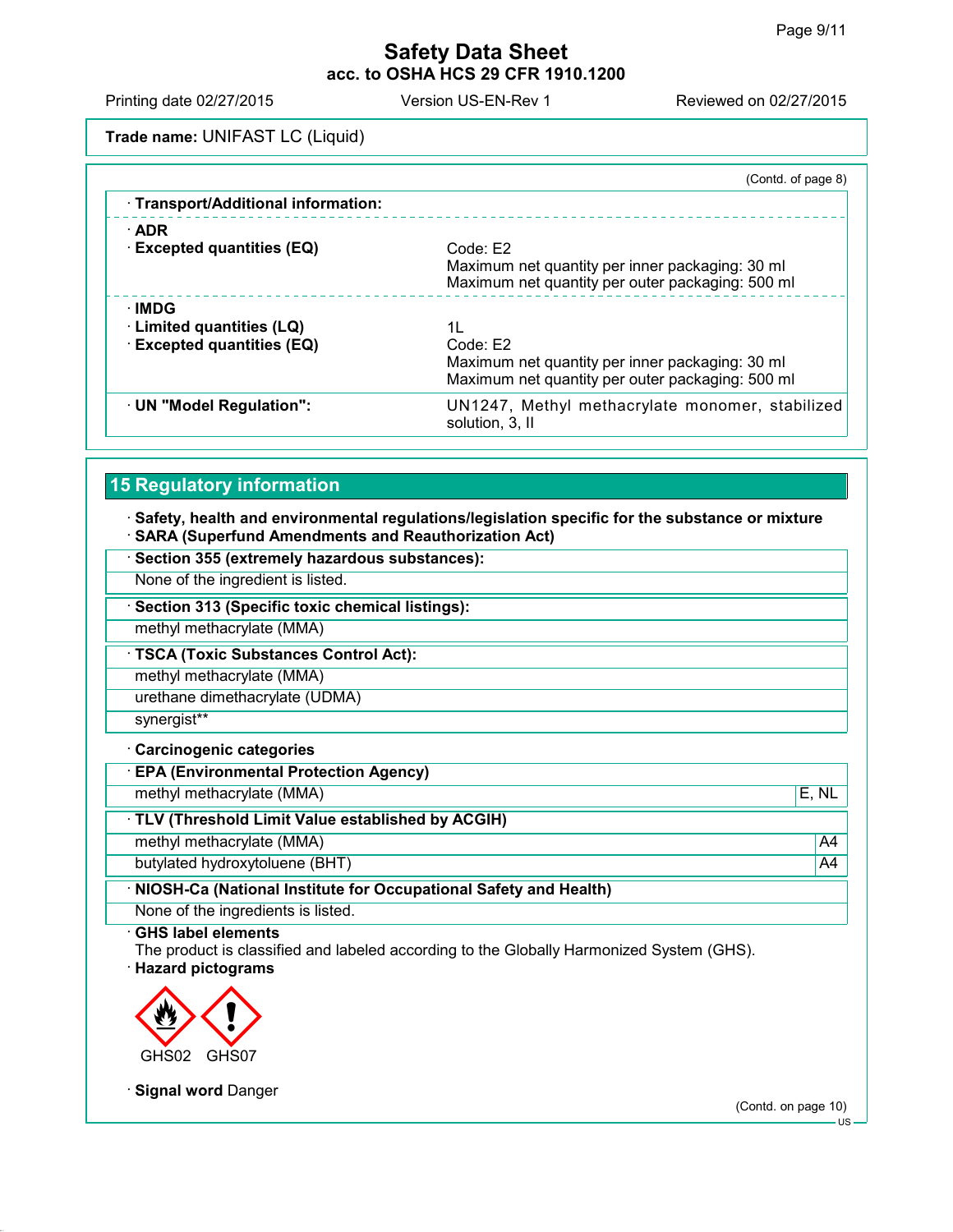Printing date 02/27/2015 Version US-EN-Rev 1 Reviewed on 02/27/2015

# **Trade name:** UNIFAST LC (Liquid)

|                                                                                                                                                                              | (Contd. of page 9)  |
|------------------------------------------------------------------------------------------------------------------------------------------------------------------------------|---------------------|
| Hazard-determining components of labeling:                                                                                                                                   |                     |
| methyl methacrylate (MMA)                                                                                                                                                    |                     |
| urethane dimethacrylate (UDMA)<br>synergist**                                                                                                                                |                     |
| <b>Hazard statements</b>                                                                                                                                                     |                     |
| Highly flammable liquid and vapor.                                                                                                                                           |                     |
| Causes skin irritation.                                                                                                                                                      |                     |
| May cause an allergic skin reaction.<br>May cause respiratory irritation.                                                                                                    |                     |
| · Precautionary statements                                                                                                                                                   |                     |
| Keep away from heat/sparks/open flames/hot surfaces. - No smoking.                                                                                                           |                     |
| Wear protective gloves / eye protection / face protection.                                                                                                                   |                     |
| Contaminated work clothing must not be allowed out of the workplace.<br>If on skin (or hair): Take off immediately all contaminated clothing. Rinse skin with water/shower.  |                     |
| Store locked up.                                                                                                                                                             |                     |
| Dispose of contents/container in accordance with local/regional/national/international regulations.                                                                          |                     |
| Chemical safety assessment: A Chemical Safety Assessment has not been carried out.                                                                                           |                     |
|                                                                                                                                                                              |                     |
|                                                                                                                                                                              |                     |
| 16 Other information                                                                                                                                                         |                     |
| Department issuing SDS: Regulatory Affairs                                                                                                                                   |                     |
| Contact:                                                                                                                                                                     |                     |
| <b>Regulatory Affairs</b>                                                                                                                                                    |                     |
| Telephone No. +1 (708) 597-0900<br>sds@gcamerica.com                                                                                                                         |                     |
| Date of preparation / last revision 02/27/2015 / -                                                                                                                           |                     |
| · Abbreviations and acronyms:                                                                                                                                                |                     |
| GHS: Globally Harmonized System of Classification and Labelling of Chemicals                                                                                                 |                     |
| HCS: Hazard Communication Standard (USA)<br><b>MSDS: Material Safety Data Sheet</b>                                                                                          |                     |
| SDS: Safety Data Sheet                                                                                                                                                       |                     |
| ECHA: European Chemicals Agency                                                                                                                                              |                     |
| OSHA: Occupational Safety and Health Administration (USA)<br>ADR: Accord européen sur le transport des marchandises dangereuses par Route (European Agreement concerning the |                     |
| International Carriage of Dangerous Goods by Road)                                                                                                                           |                     |
| IMDG: International Maritime Code for Dangerous Goods<br>DOT: US Department of Transportation                                                                                |                     |
| IATA: International Air Transport Association                                                                                                                                |                     |
| ACGIH: American Conference of Governmental Industrial Hygienists<br>CAS: Chemical Abstracts Service (division of the American Chemical Society)                              |                     |
| NFPA: National Fire Protection Association (USA)                                                                                                                             |                     |
| HMIS: Hazardous Materials Identification System (USA)                                                                                                                        |                     |
| LC50: Lethal concentration, 50 percent<br>LD50: Lethal dose, 50 percent                                                                                                      |                     |
| PBT: Persistent, Bioaccumulative and Toxic                                                                                                                                   |                     |
| vPvB: very Persistent and very Bioaccumulative<br>Flam. Liq. 2: Flammable liquids, Hazard Category 2                                                                         |                     |
| Skin Irrit. 2: Skin corrosion/irritation, Hazard Category 2                                                                                                                  |                     |
| Skin Sens. 1: Sensitisation - Skin, Hazard Category 1<br>STOT SE 3: Specific target organ toxicity - Single exposure, Hazard Category 3                                      |                     |
| · Sources                                                                                                                                                                    |                     |
| • Manufacturers' MSDSs/SDSs                                                                                                                                                  |                     |
| • OSHA (https://www.osha.gov/dts/chemicalsampling/toc/chmcas.html)                                                                                                           |                     |
| • TOXNET (http://toxnet.nlm.nih.gov/)                                                                                                                                        |                     |
| • ECHA (http://echa.europa.eu/)                                                                                                                                              |                     |
| • EnviChem (www.echemportal.org)                                                                                                                                             |                     |
|                                                                                                                                                                              | (Contd. on page 11) |